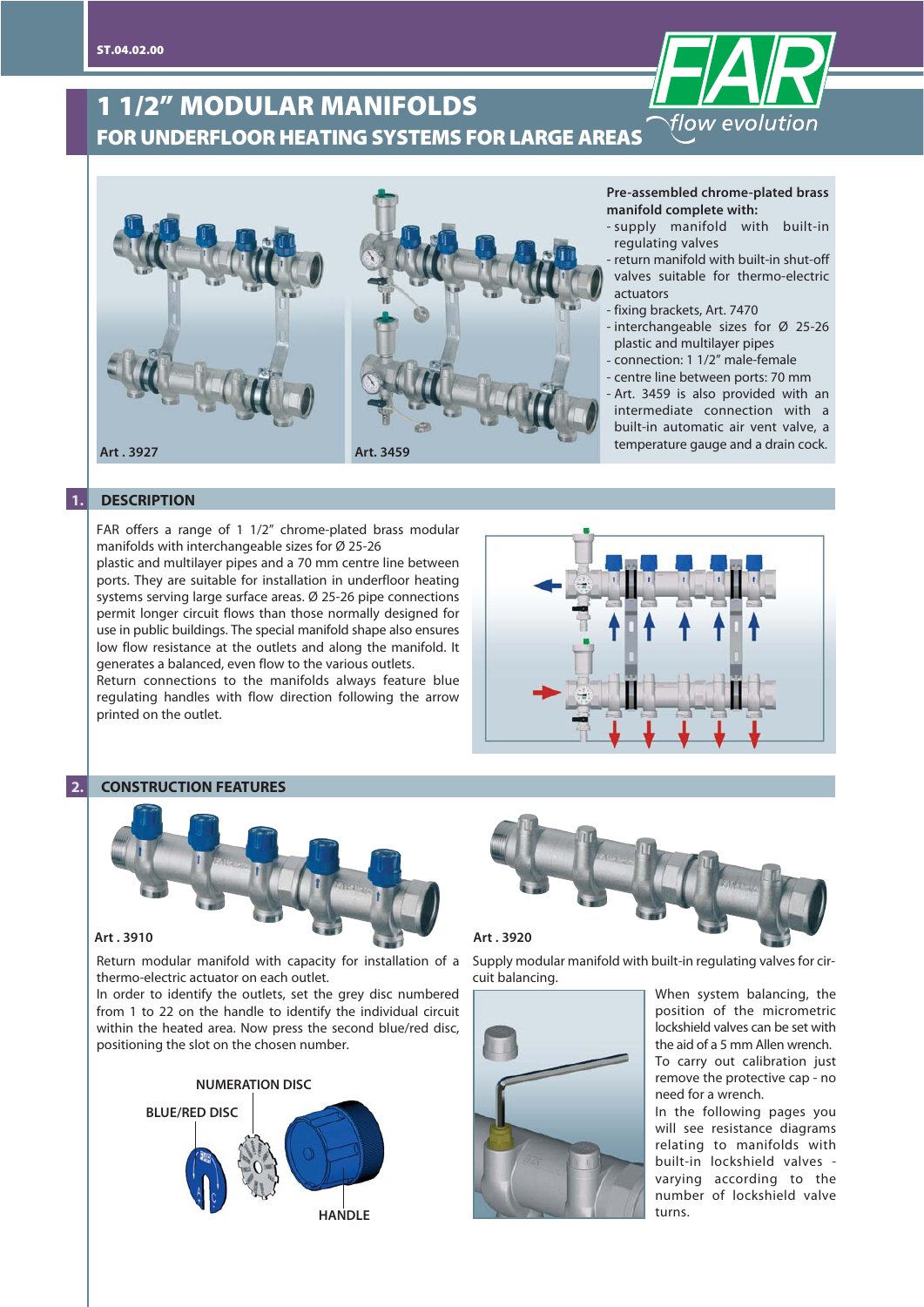# **3. INSTALLATION COMPONENTS**

# **3.1 THERMO-ELECTRIC ACTUATORS**

Thermo-electric actuators are available in a 2-wired version, with phase and neutral wire, or in a 4-wired version, with connection to an auxiliary micro-switch. Opening /closing time is 180 seconds, with an option of 90 seconds, but only with a micro-switch. The actuators range comprises two types ie with working voltages of 24V or 230V. Both are available in Normally Closed (NC) or Normally Open (NO) versions.

Without an electrical supply, If the actuator is of the Normally Closed (NC) type, the valve, or in case of manifolds the outlet will remain shut; while, with an electrical supply an actuator of NC type will open the valve.

Conversely, if the actuator is of the Normally Open (NO) type, without an electrical supply, the valve will remain open.



# **with 4 wires and auxiliary micro-switch**



| Code | Voltage |      | Type   Opening time |  |  |
|------|---------|------|---------------------|--|--|
| 1913 | 24V     | N.C. | 90s                 |  |  |
| 1914 | 24V     | N.C. | 180s                |  |  |
| 1923 | 230V    | N.C. | 90s                 |  |  |
| 1924 | 230V    | N.C. | 180s                |  |  |

#### **INSTALLATION ON MANIFOLD**



No adapter is required in order to install the actuator. Simply unscrew the blue handle from the manifold and then screw the actuator on the ring (**Fig.1**). The actuator must be lightly handtightened. Do not use any wrenches, which could damage the actuator itself (**Fig.2**). Open and closed positions can be easily established with the aid of a blue strip located on the indicator (**Fig.3**). If any further details are needed, consult the Technical Sheet ST.04.05.00.

makes it possible to shut down other equipment, such as circulating pumps, when valves close.

**The illustration below shown examples connections of some thermo-electric actuators equipped with an auxiliary micro-switch.**

Thermo-electric actuators can open single circuits by means of opens it will permit the system to switch on, thus avoiding a thermostat. Use of an auxiliary microswitch in the actuator waste of electricity and reducing consumption. Parallel connection makes it possible to set up the system such that once the last actuator closes, the pump or the boiler will also shut down. In this arrangement, once the first actuator

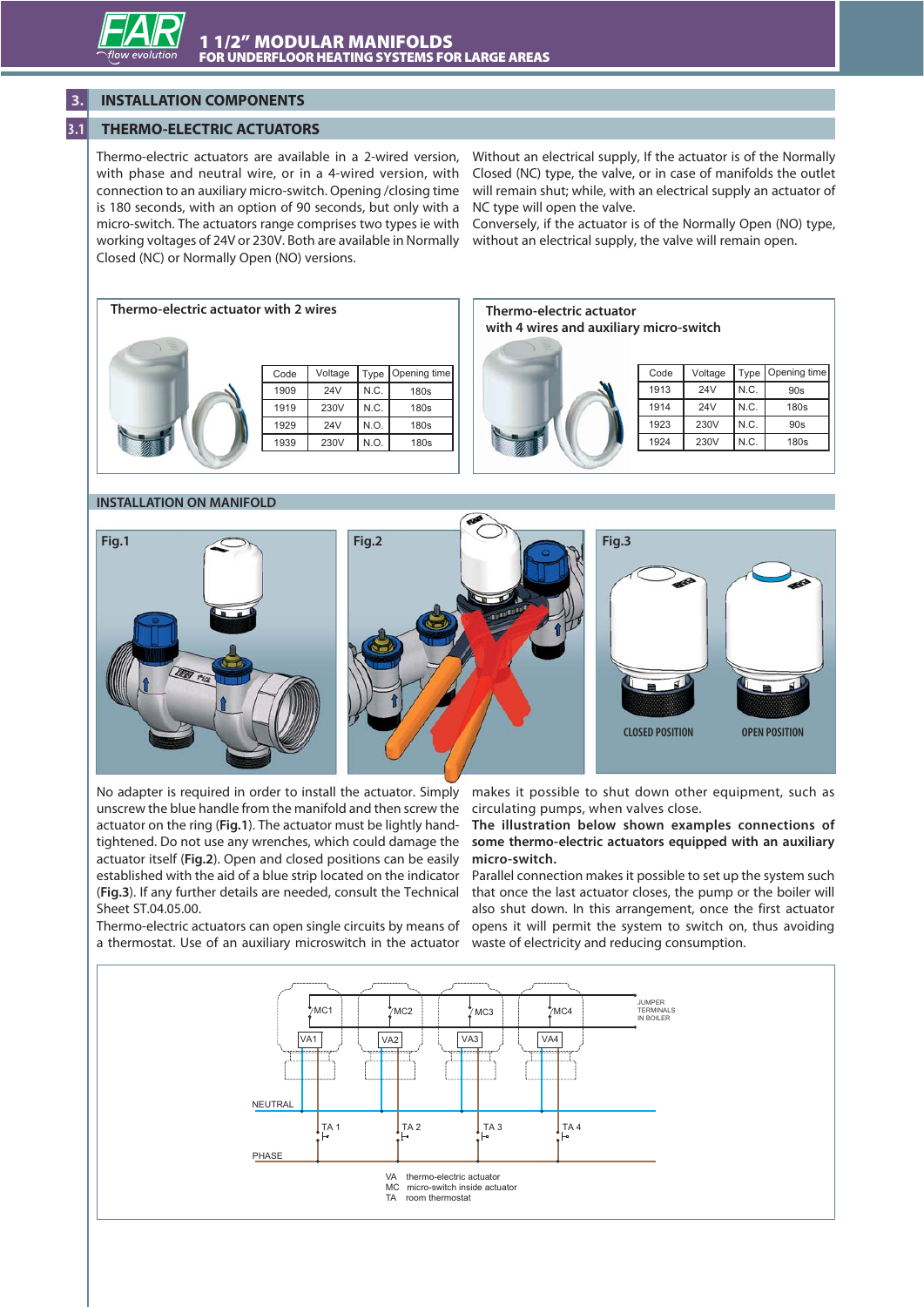

# **3.2 ADAPTERS AND REDUCTIONS FOR 1 1/2" MANIFOLDS WITH M33X1,5 CONNECTIONS**

- **Art. 4101 126 1** Blind plug
- **Art. 8791 34 2** Male reduction from 33x1,5 to 3/4" thread
- **Art. 6049 3** Adapter for plastic pipe
- **Art. 6057 4** Adapter for multilayer pipe
- **Art. 8852 30 5** Reduction from 33x1,5 to 24x19 thread for

plastic and multilayer pipe up to Ø 20mm



# **3.3 TEMPERATURE GAUGE FITTING**



Balancing is generally designed around the dimension of the pipe used in each circuit, but a more detailed calibration is required once system is complete by means of lockshield valves and temperature gauges installed on the return manifold from boiler. Regulating the flow via micrometric lockshield valves on the supply manifold, it is possible to increase or decrease the circulating flow rate and thus the return temperature of each circuit can also be regulated to the design value.

During installation it is essential to screw the nut on the corresponding outlet with the aid of a 38mm wrench. Sealing is guaranteed by an O-ring.

Ø 25-26 mm plastic and multilayer pipes can be connected to the bottom of temperature gauge fitting.

#### **Technical features**

| Temperature range: 0-80°C                    |  |
|----------------------------------------------|--|
| Max. working pressure: 10 bar                |  |
| Body material: CW617N                        |  |
| Temperature gauge housing: zinc-coated steel |  |
| <b>Accuracy rating: 2,5</b>                  |  |
|                                              |  |

## **Dimensional features**



# **3.4 INSULATION**



PPE pre-formed anti-condensation insulation can be used to thermally isolate manifolds.

Insulation is available for modular 2 and 3 port manifolds and must be assembled in the box after manifold installation.

## **4. MANUFACTURING MATERIALS AND TECHNICAL FEATURES**

### **Materials**

Ī

#### **Technical features**

| Manifold body: CB753S brass |                         |
|-----------------------------|-------------------------|
|                             | Step bolt: CW614N brass |
| O-ring: EPDM                |                         |
| Handle and ring: ABS        |                         |
|                             |                         |

| Nominal pressure: 10 bar          |                                                   |
|-----------------------------------|---------------------------------------------------|
| Working temperature range: 5:05°C |                                                   |
|                                   | <b>Compatible media:</b> water, water with glycol |